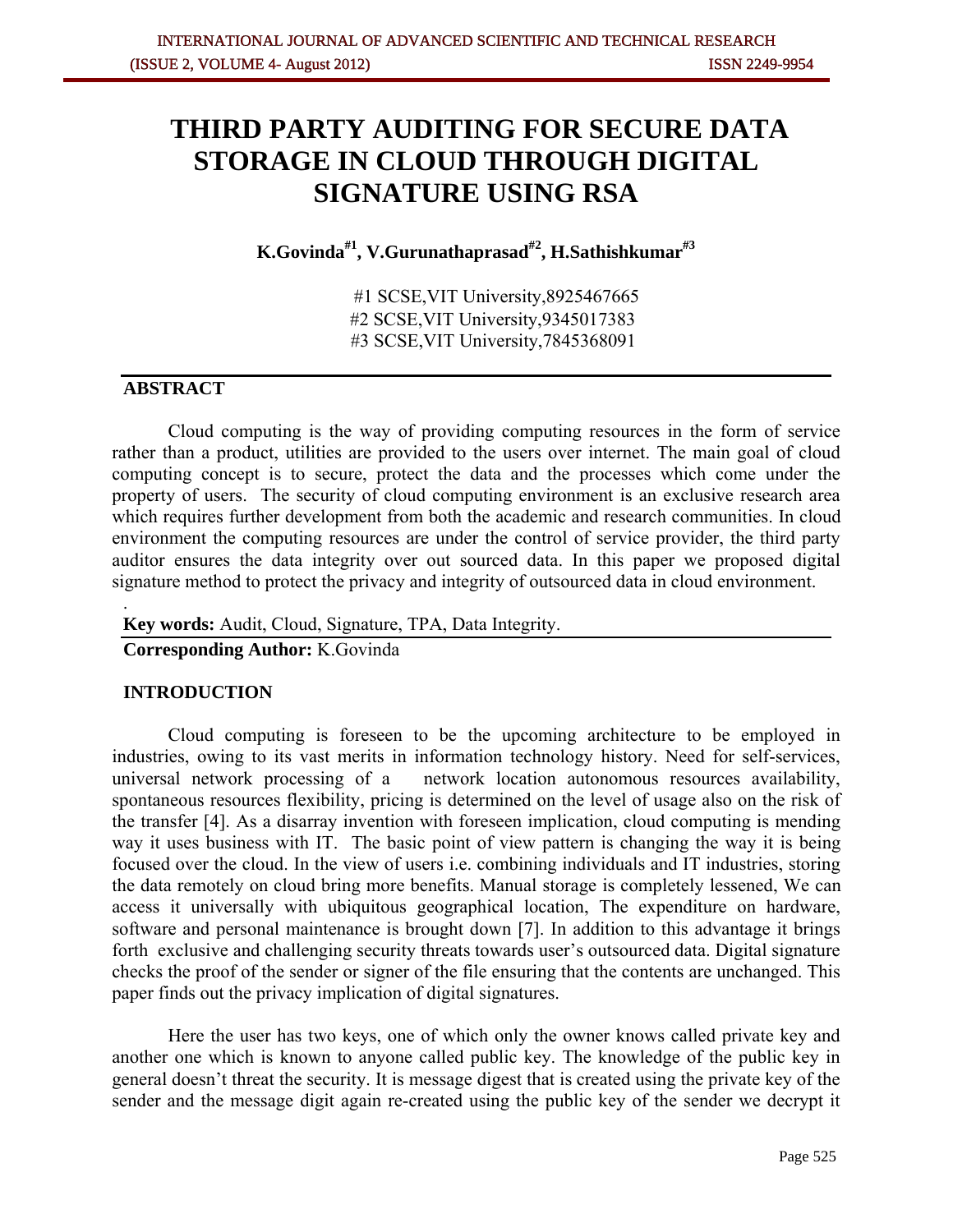#### INTERNATIONAL JOURNAL OF ADVANCED SCIENTIFIC AND TECHNICAL RESEARCH (ISSUE 2, VOLUME 4- August 2012) ISSN 2249-9954

here we match both the data it must be same as the sent one on the sender cannot deny that they sent it(non repudiation). As users don't possess the storage of data physically. We cannot follow the traditional cryptographic primitives for data security protection [3]. In general, the downloading of data for its integrity verification is impractical task since its very costly because of the transmission cost across the network. Identifying the data corruption only while accessing data is not enough, it must show the data corrupt even while not accessing it, which it doesn't and it might be very late to recover the damaged data. Taking into view that big amount of data is outsourced and the users constrained resource responsibility it's very expensive for the cloud user to check the data correctness in a cloud environment [5].

 For well organization it is very essential that cloud that allows investigation from a single party. audit the outsource data to ensure the data security and save the user's computation and data storage. it is very important to provide public auditing service for cloud data storage, so that the user trust an independent third party auditor (TPA). TPA checks the integrity of data on the cloud on the behalf of the users, and it provides the reasonable way for the users to check the validity of data in the cloud. On the whole, enabling public auditing services plays a vital role in establishing cloud economy, where by users need way to assess to risk and gain faith in the cloud [6]. Public auditing in addition to user provides the external party to verify the correctness of stored data against the external attacks. However these schemes [1], [5], [2] don't involve the privacy protection of the data. It is a main disadvantage which affect the security of the protocols in cloud computing. So the users who depend on TPA only for their security storage want their data to be protected from the external auditors. i.e. they focus that there is no leakage of data security [8]. Also there are US Health Insurance Portability and Accountability act(HIPAA)which are on demand because they assure that data is not available to the external parties.



Figure1. TPA with Service Provider

Users are active participants. They have data to be stored in the cloud and rely on the cloud for data maintenance and computation. Both individual consumers and organizations can be the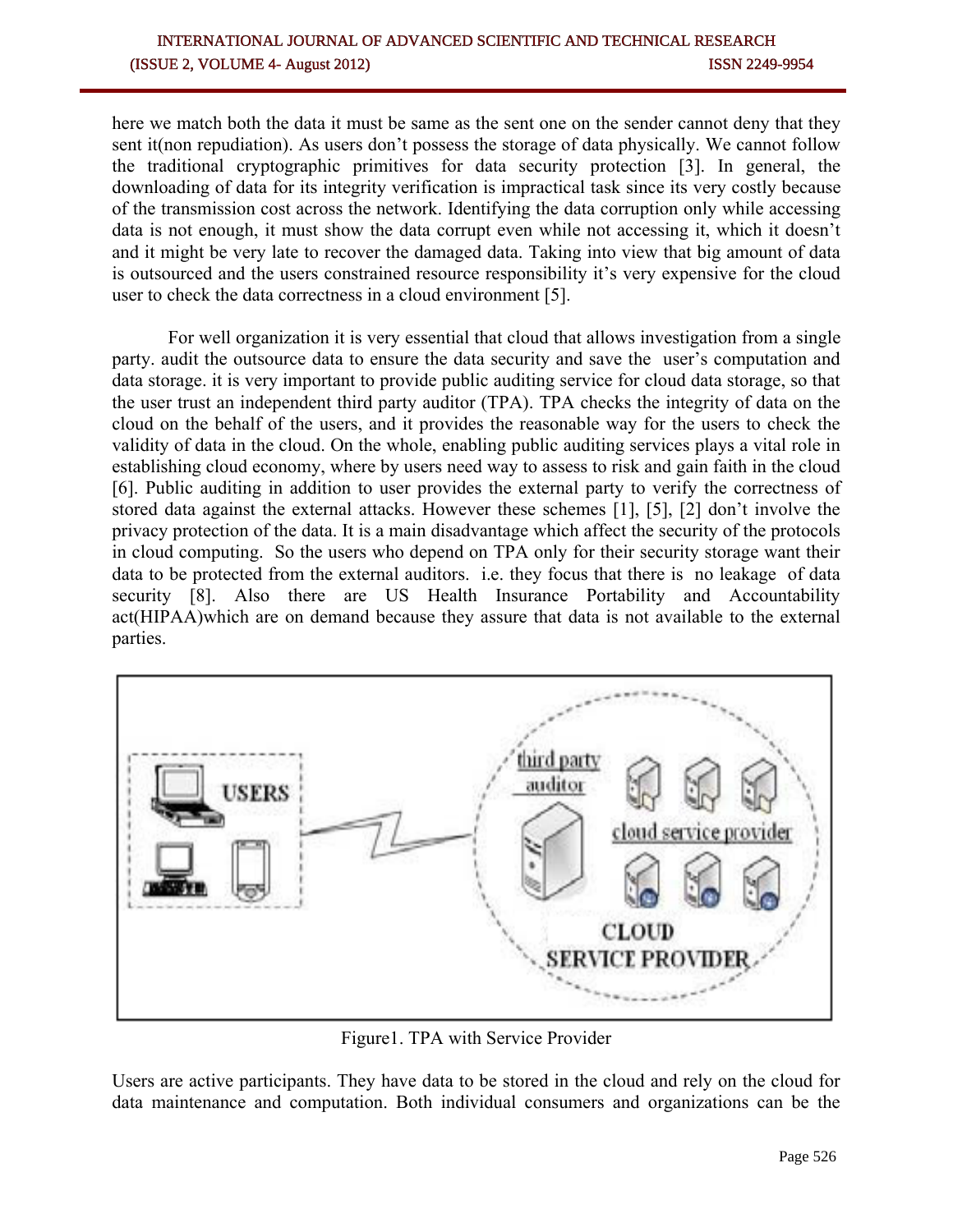users. Cloud service provider has significant storage space and computation resource to maintain the users' data. It also has expertise in building and managing distributed cloud storage servers and the ability to own and operate live cloud computing systems. Third party auditor has expertise and capabilities that users do not have and it is trusted to assess and expose risk of cloud storage services on behalf of the users upon request. Similar to [7], users who put their large data files in the cloud storage servers can relieve the burden of storage and computation. At the same time, it is critically important for users to ensure that their data are being stored correctly and security. Users should be equipped with certain security means so that they can make sure their data is safe. Cloud service provider is always online and assumed to have abundant storage capacity and computation power. The third party auditor is invariably online, too. It makes every data access be in control. In this paper, we proposed a model for cloud storage and auditing using digital signature.

#### **MATERIALS AND METHODS**

Cloud computing is nowadays evolving as a revolution. In cloud computing, cloud security is one of the most challenging task. Cloud computing entrusts services with users data, software and computation on a published application programming interface over a network. The cloud provides a platform for many types of services. It has a considerable overlap with software as a service (SaaS) [2]. End users access cloud based applications through a web browser or a light weight desktop or a mobile app while the business software and data are stored on servers at a remote location. Cloud application providers strive to give the same or better service and performance than if the software programs were installed.

 When we talk about cloud Security, maintaining data integrity is one of the most important and difficult task. When we talk about cloud users, they are using cloud services provided by the cloud provider [2]. Again, in case of maintaining the integrity of the data, we cannot trust the service provider to handle the data, as he himself can modify the original data and the integrity may be lost. If a smart hacker hacks the cloud server and steals the data and modifies it then in some cases this modification is not even identified by the cloud provider . So, in this case ,we take the help of a trusted third party auditor to check for the integrity of our data. This third party auditor takes care of our data and makes sure that the data integrity is maintained.

We view the procedure of integrity checking as a key's proficiency within the software, platform, and infrastructure security focus area of our cloud architecture. Our vision for helping assure ongoing system integrity in a virtualized environment includes an evolution of integritychecking competences [2]. Each phase in this evolution provides an increasing level of assurance and relies on secure startup enabled. This evolution begins with one-time integrity checks at system or hypervisor startup, progresses to more frequent periodic integrity checks, and terminates in runtime integrity checks. In a traditional computing environment, increasing restart frequency is difficult because applications are tied to physical servers; restarting a production server can result in unacceptable application downtime [2].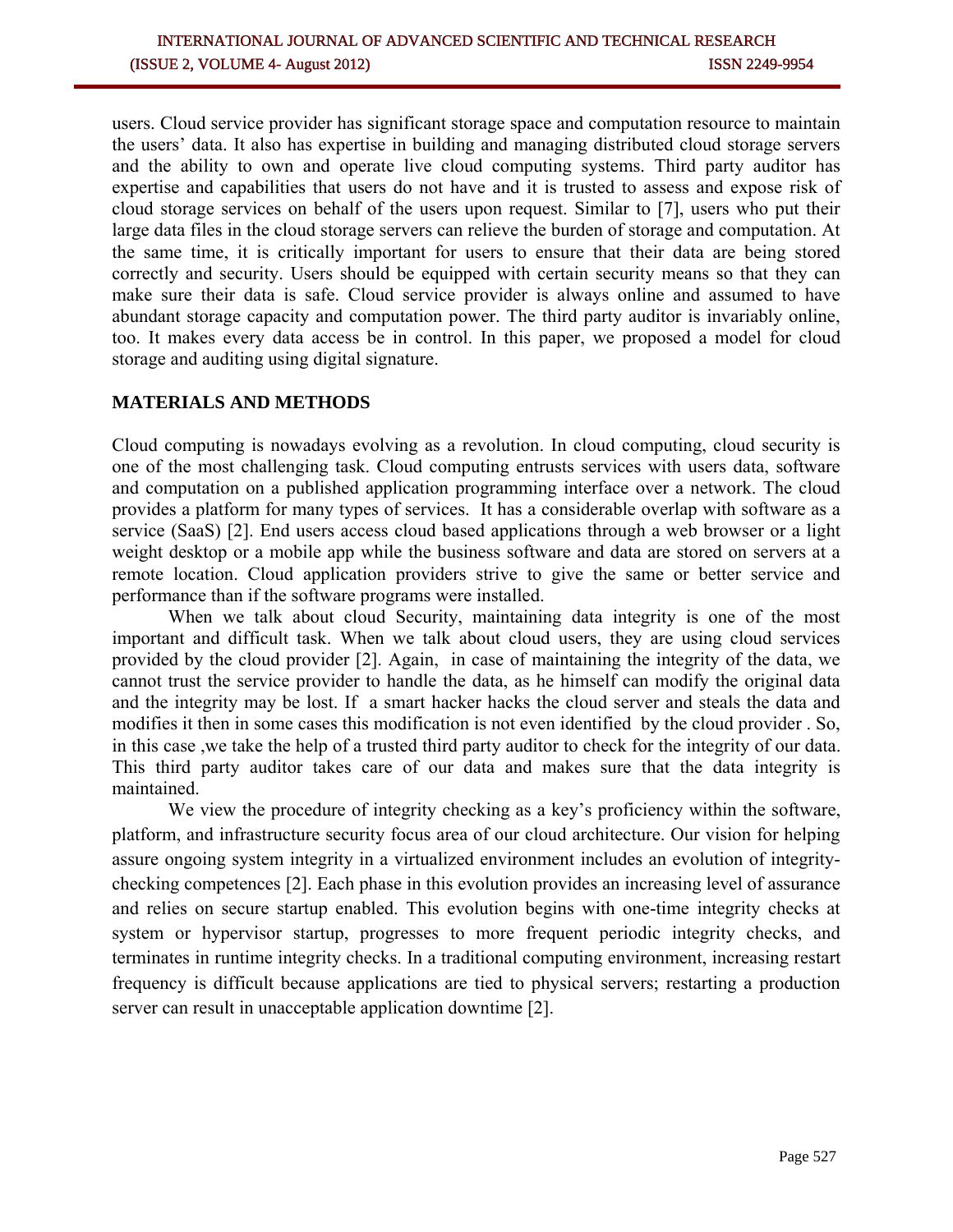# **EVOLUTION OF INTEGERITY CHECKING**



Periodic Integrity Checking (at Startup) Integrity Checking at Startup and Runtime Integrity Checking

Data integrity can be assured by quite a lot of ways. Online integrity checks help to identify and in some cases make good progress from integrity violations. Some systems, instead of performing checks for Integrity, employ preventive methods to reduce the likelihood of an integrity violation [1]. In this section we classify integrity assurance mechanisms into three main types, based on their goals:

- 1. Those that perform defensive steps so as to avoid exact types of integrity damages;
- 2. Those that perform integrity checks and detect integrity violations;
- 3. Those that is skilled of improving from loss once a violation is detected.

The check summing techniques helps in detecting integrity violations. They generally cannot help recovery for two reasons [4]. First, a mismatch between the stored value and the computed value of the checksums just means that one of them was modified, but it does not provide information about which of them is legitimate [3]. Stored checksums are also likely to be modified or corrupted. Second, checksums are generally computed using a one-way hash function and the data cannot be reconstructed given a checksum value.

In proposed method we use RSA algorithm for encryption and decryption which follows the process of digital signature for the message authentication. In our protocol there are three main participants. As discussed above (i) Third Party Auditor (TPA) (ii) User (iii) Cloud Provider. As the initial requirement the user and the TPA generates their own private key and public key with respect to the strong RSA algorithm. The public keys have been shared between them as the part of SLA or in some other ways. Then with respect to the protocol the message is encrypted as well as signed in a unique way.

With Respect to the RSA Algorithm, the user selects two relative prime number p1 and q1with these, the following values are computed.

 $n1 = p1 * q1$ 

 $fn1 = (p1-1) * (q1-1)$ 

Then, the public key  $\alpha$ 1 is selected.

So, the Private Key of the TPA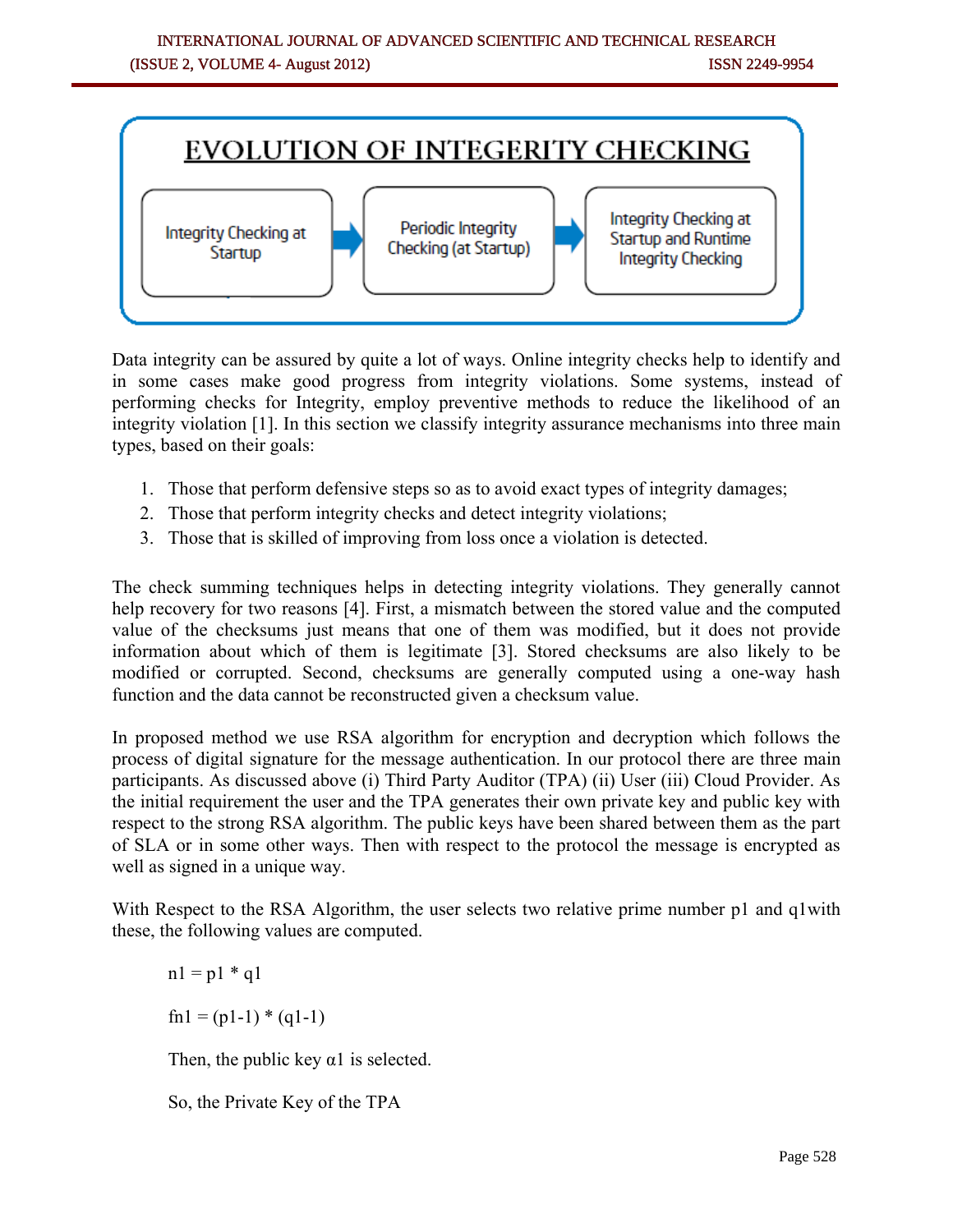$β1 = (1/α1)$ % fn1

Similarly, the user selects his own relative prime numbers p2 and q2 with these the private key and the public key of the user is estimated as,

 $n2 = p2 * q2$  $fn2 = (p2-1) * (q2-1)$ 

The public key of the user is declared as  $\alpha$ 2

So, the Private Key of the user is,  $β2 = (1/α2)$ % fn2

Now, Key set of TPA is :  $\{\alpha1, n1\}$ ,  $\{\beta1, n1\}$ Key set of User is :  $\{\alpha^2, \alpha^2\}$ ,  $\{\beta^2, \alpha^2\}$ 

With the generated public key sets they get exchanged between the user and the TPA. At first the data is signed with the user's private key then the cipher is again encrypted with the TPA's public key. This package is now sent to the Cloud and also the TPA.

Data encrypted form is:  $\{\{\}data\}\beta2\}\alpha1\}$ .

The TPA now decrypts the encrypted message with his private key and then de-signs the cipher with the user's public key to recognize the data. Then the same process of decryption is carried out in the cloud by the TPA to verify the correctness by comparing the data which he has with the stored one. Then as per the result the TPA indicates the user.

# **CONCLUSION**

In this paper we proposed provably secure auditing protocol to store data and verify it. We used RSA algorithm for digital signature and for the process of encryption and decryption this can also be designed with some other algorithms or tool.

# **REFERENCE**

- [1] Q.Wang ,C.Wang, j.Li, K.Ren, and W.lou, "Enabling public verifiability and data dynamics for storage security in cloud computing".
- [2] H.shacham and b.waters "compact proofs of retrivability "in proc. Of asiascrypt 2008.
- [3] P.Mell and T,Grance, "Draft NIST working definition of cloud computing", referred on iune  $3<sup>rd</sup> 2009$ .